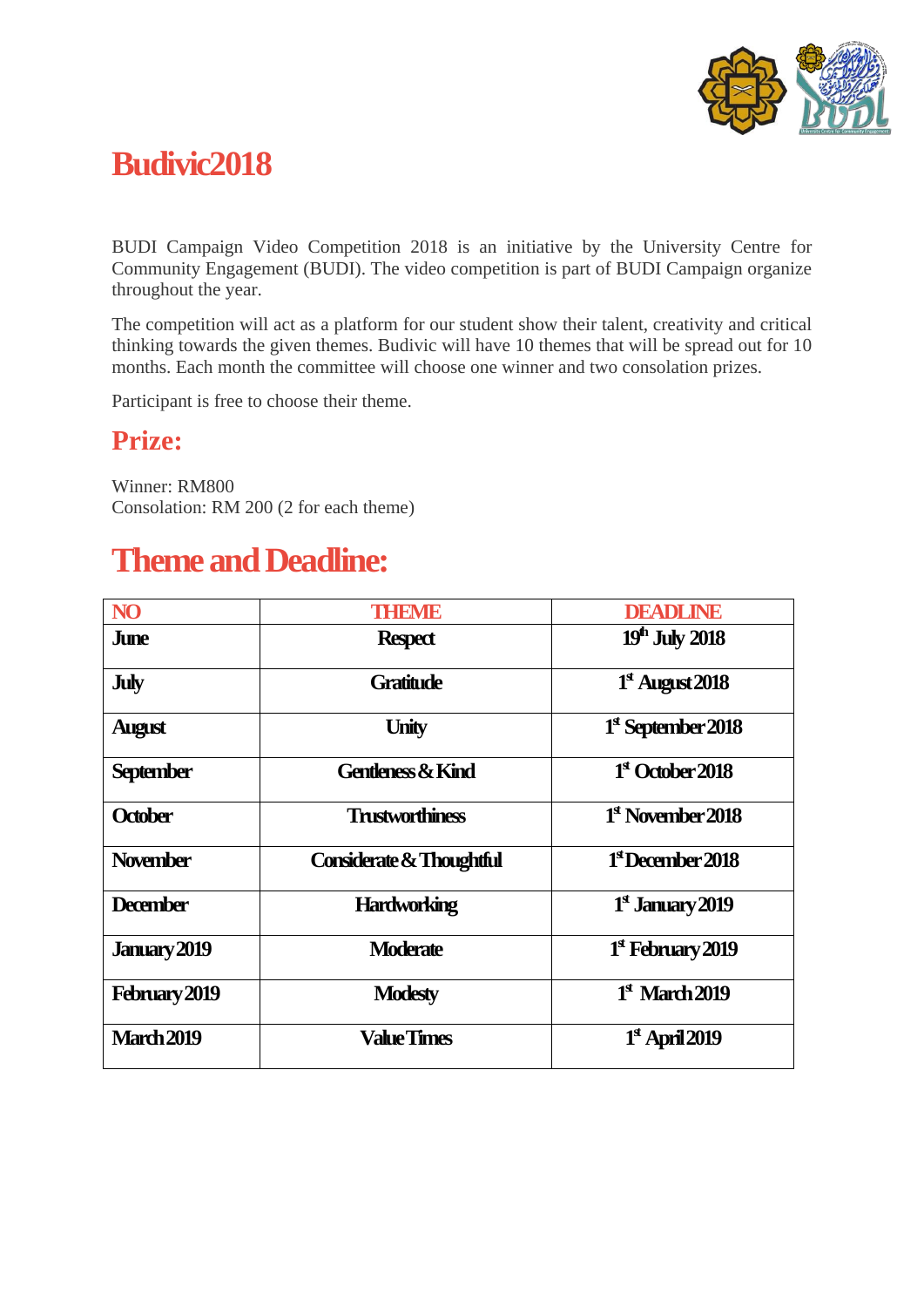

# **Rules and Regulation**

BUDI Campaign Video Competition 2018 is an initiative by the University Centre for Community Engagement (BUDI).

#### **Information**

BUDI Campaign Video Competition 2018 is an initiative by the University Centre for Community Engagement (BUDI). Any enquiries, you may directly call Sr Merhamah at ext 4085 or you may come to our office at Gombak Campus.

#### **Eligibility**

- 1. The Budivic 2018 is open to all students and staff of International Islamic University Malaysia aged 18 and above
- 2. By entering this this contest, participants agree to be bound by Budivic 2018 terms and conditions
- 3. The entry submission can be an individual or group not more than 5 members.
- 4. The competition is from May 2018 to February 2019. Each month have different theme and deadline. The application must be submitted in accordance to the given theme and deadline.

#### **Contest Mechanics**

- 1. All participant must fill up entry form available online at [http://www.iium.edu.my/centre/university-centre-for-community-engagement](http://www.iium.edu.my/centre/university-centre-for-community-engagement-budi/budivic)[budi/budivic2](http://www.iium.edu.my/centre/university-centre-for-community-engagement-budi/budivic)018 or click this link<https://goo.gl/forms/zRJrmdfkaU2Itxyv1>
- 2. Completed entry form must be submitted to the secretariat before the deadline of each theme.
- 3. The winner will be chosen based on the uniqueness and originality of idea accordance to each theme.
- 4. All videos and photographs with accompanying music submitted shall be the original work of the participating team or individual and must not have been published elsewhere for any reasons whatsoever or have won a prize in any other competition. It is the responsibility of each participating team or individual to ensure that any videos or photographs they submit featuring any individuals were taken with the permission of the individual involved.
- 5. The participating team or individual further and represents that the video or photograph is not obscene, defamatory, or in breach of any applicable legislation or regulations.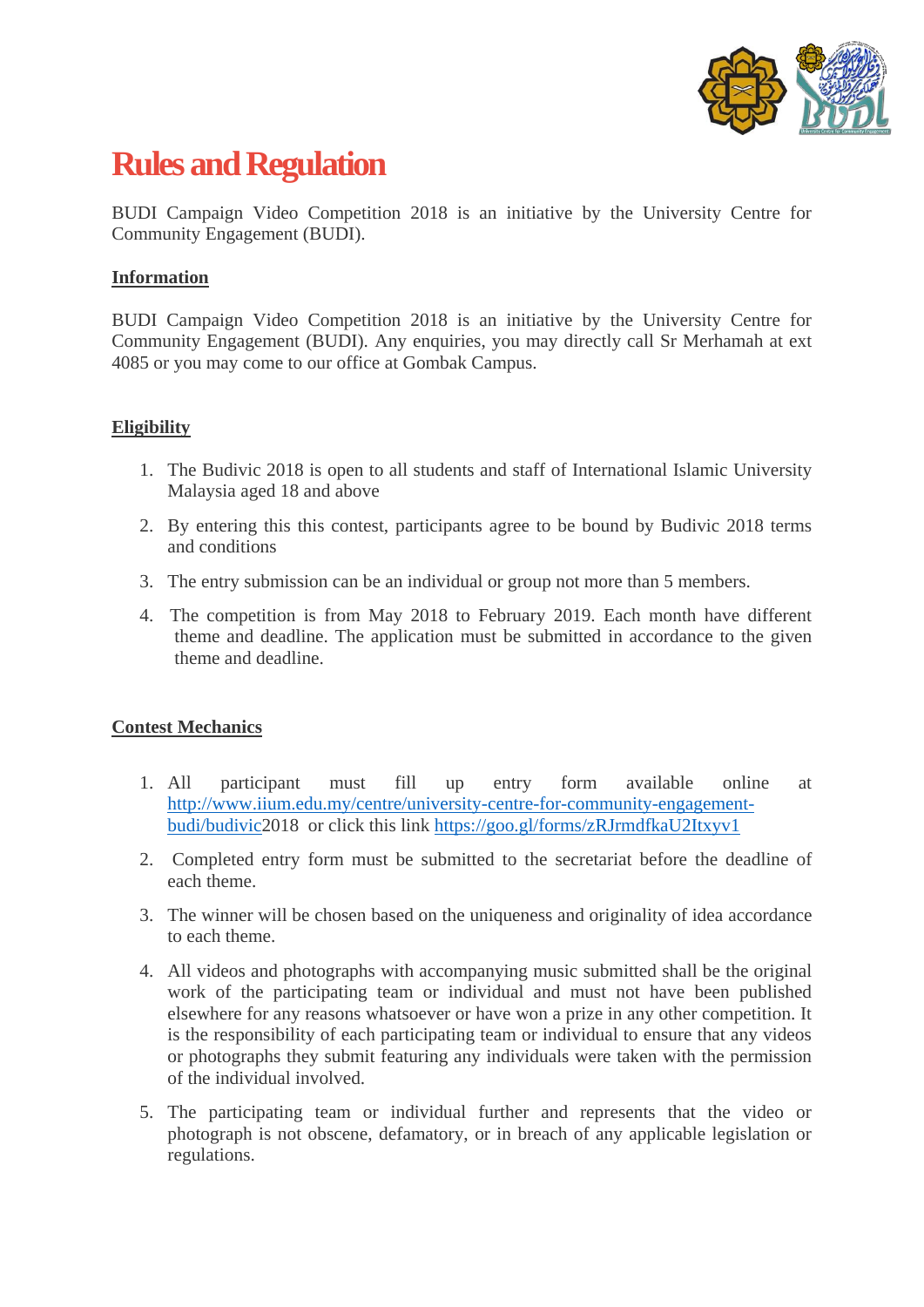

- 6. Submissions must not contain any third party material or content (including but not limited to any company logos or trademarks, photographs, or any other copyrighted or trademarked content) unless the participating team have been granted specific written permission for such use by the copyright or trademark rights holder.
- 7. Copyright in all videos and photographs submitted for this contest remains with the respective participants. However, in consideration of their providing to the contest, each participant grants a worldwide, irrevocable, perpetual license to secretariat to feature any or all of the submitted videos and photographs or any part thereof in any of their publications, their websites and/or in any promotional material connected to this contest.
- 8. Secretariat is not responsible for any problems with or technical malfunction of any telephone network or lines, computer online systems, servers or providers, computer equipment, software, failure of any entry to be received on account of technical problems or traffic congestion on the Internet or at any website, human errors of any kind, or any combination thereof, including any injury or damage to participants' or any other persons' computers, tablets or phone related to or resulting from participation, uploading or downloading of any materials related to in this contest
- 9. A **Four** minutes' video (in close you tube link format) describing the specific theme or idea in English language must be uploaded to Youtube channel with specific format. Participant should include their names, title of video and its details explanation strictly within the **Four** minutes
- 10. The content of short video is allowed to use any or all multimedia element i.e. animation, graphic, illustration.
- 11. All video must be uploaded in Youtube Channel in format of mp4 and with at least 1080p resolution.
- 12. Any failure by the Participant to provide required information or late submission for the purposes of this Contest to Secretariat may result in disqualification from the Contest.
- 13. Result will be announced via email to the winners.
- 14. The decision of the organiser is final and no appeal will be entertained.

#### *Instructions for submitting your video to YouTube:*

- Create a NEW account on *YouTube* (*YouTube* New Account). In the "Privacy Settings" drop-down menu selects "Unlisted" status for your You Tube link.
- Upload your pitch video before **deadline of each theme** to your new *YouTube*
- After uploading your video, test the link to ensure it works properly